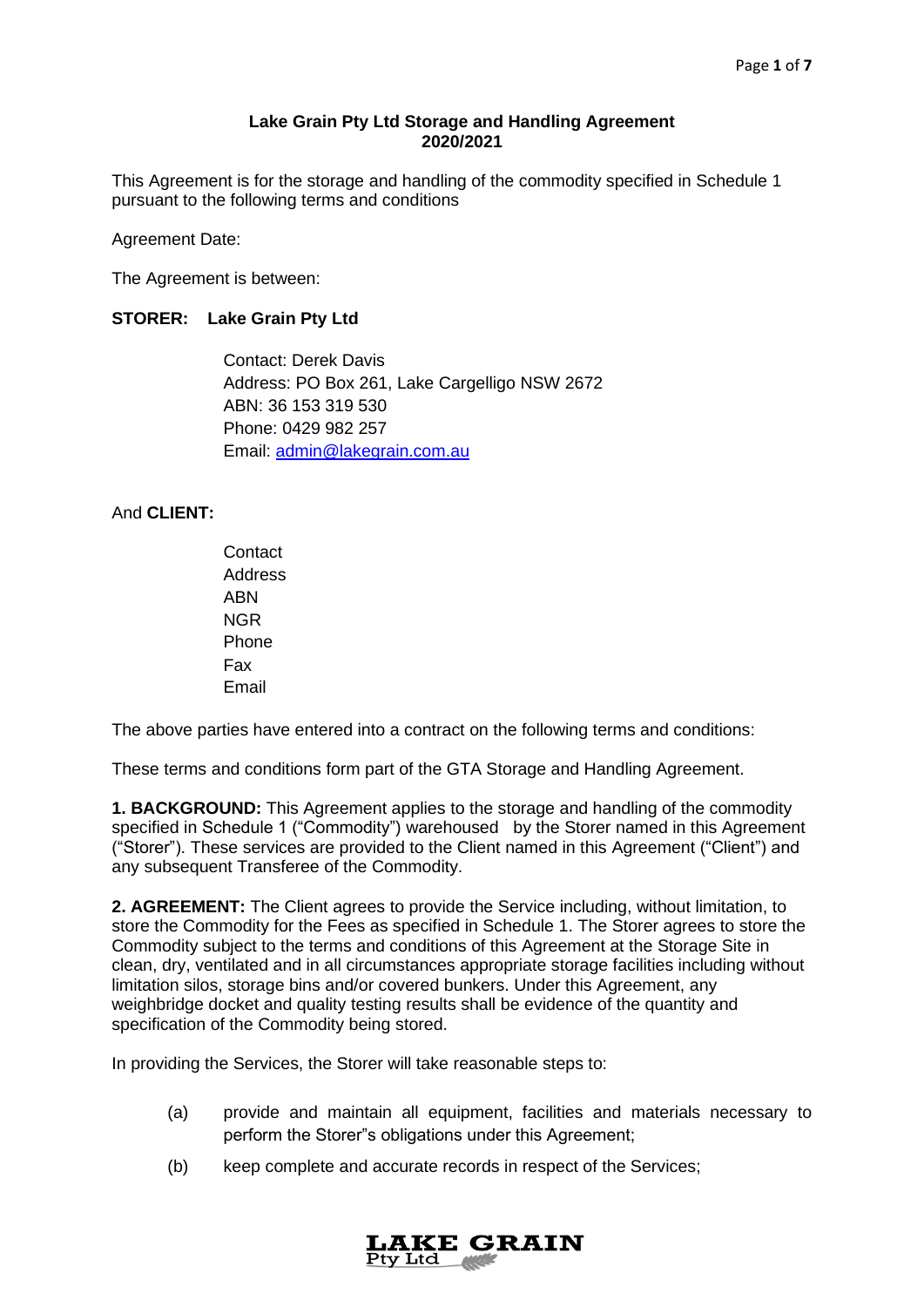- (c) ensure the safe storage of Commodity and that it remains free of insects and contaminants; and
- (d) maintain a high standard of hygiene at the Storage Site.

Where the Commodity:

- (a) comprises commodity acquired by the Client from the Storer by In-Store Transfer; and
- (b) immediately before that acquisition was in the possession and ownership of the Storer and stored at the Storage Site; and
- (c) on and after that acquisition remains, at the will of the Client, in the possession of the Storer at the Storage Site and thereby becomes commodity the subject of this Agreement, with the Storage Commencement Date being the date of that acquisition,

The Storer represents and warrants to the Client that:

- (A) the description of the Commodity in Schedule 1 (grain type, weight, grade, variety, applicable standard) is true and accurate; and
- (B) the Commodity meets the Storer's Receival Standards.

**3. RECEIVAL:** In connection with the supply of Services by the Storer, the Storer will provide an administrative service to the Client enabling the sale of commodities by In-Store Transfer to the Client on a cash, contract or pool price basis.

The Storer will sample, provide quality testing services, classify into available grades, weigh, store and load (if available) rail or (if available) road transport or transfer the Commodity to another party. The Storer will receive and load the Commodity in accordance with recognised receival specifications and sampling methodology unless otherwise agreed. The Storer may, at its discretion, accept or refuse to receive the Commodity for storage and/or warehousing, based on quality, hygiene, safety and its capacity and efficiency. The Client will promptly remove the Commodity from the storage upon receipt of a notice from the Storer requiring it to do so.

**4. STORAGE:** The Commodity received and stored/warehoused will not be commingled with Commodity of the like type and specification, or any other type of commodity.

**5. OWNERSHIP & LIEN:** The Storer has possession of the stored Commodity and a lien in respect of any unpaid storage charges but otherwise has no legal or equitable title to the Commodity. .

**6. TREATMENT:** The Storer may at its expense treat the Commodity with chemicals in accordance with industry practice to prevent infestation, disease and/or contamination at all times within applicable levels as determined by industry maximum residue limits unless otherwise specified. The Storer is not required to obtain the Client's approval to treat the Commodity. Following treatment, the Commodity may not be available for a specified period of time. The Storer will regularly inspect the Commodity for the presence of insects. In the event of infestation being detected the Commodity will be treated by the Storer. Where fumigants are applied, it is acknowledged by the Client that the Commodity will not be accessible for discharge for a period of about four weeks. The period will be determined at the reasonable discretion of the Storer.

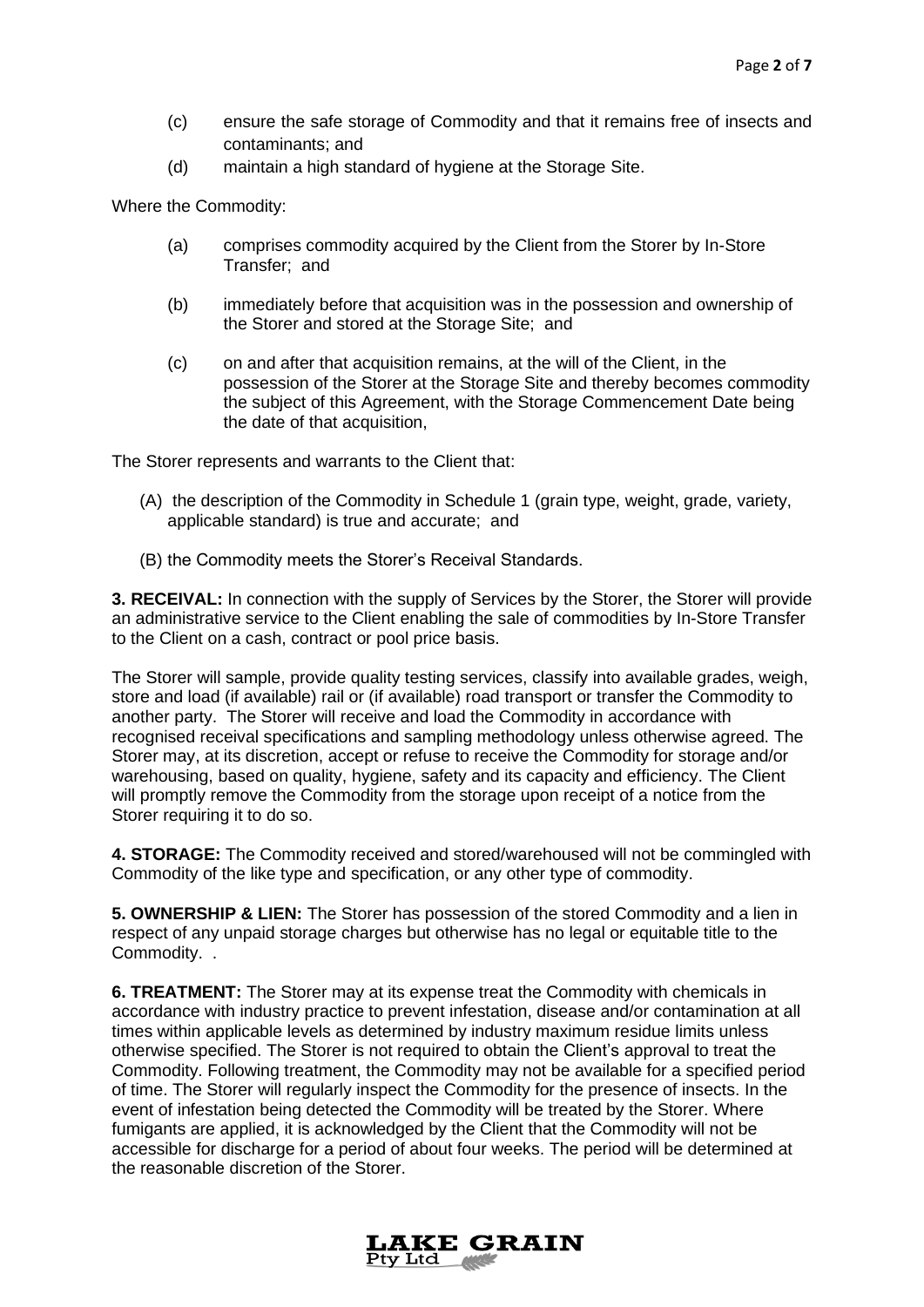**7. SHRINKAGE:** The Storer will deduct a shrinkage allowance as specified in Schedule 1 from the first delivery of each load of Commodity received in the Client's name, excluding where the Client acquires the Commodity by In-Store Transfer-. Receival fees will be levied against the delivered tonnage. All other charges will be levied against the shrunk tonnage.

### **8. OUTTURN:**

- (a) The Storer will Outturn the Commodity on request by the Client in accordance with the Outturn Entitlement from time to time subject to the following provisions of this clause 8.
- (b) On Outturn of the Commodity the Storer must ensure that the Commodity at the time of Outturn meets the Receival Standards and satisfies the Outturn Entitlement.
- (c) The Client must notify the Storer in writing of any failure to comply with the applicable Receival Standards or to satisfy the Outturn Entitlement ("Outturn Defect") (together with the Client's test results, if any, which demonstrate the Outturn Defect).
- (d) Where there is an Outturn Defect the Storer must either, at its option:
	- (1) pay to the Client an amount reasonably calculated by the Client to be its loss suffered as a result of the Outturn Defect, as notified by the Client to the Storer in writing; or
	- (2) replace the Commodity with commodity that is free from Outturn Defects.
- (e) In regard to weight and quantum of the Commodity, it is acknowledged that satisfaction of the Outturn Entitlement will take into account any portion of the Commodity previously outturned or transferred.

For the Commodity -to be Outturned the Client must give the Storer notice as specified in the Notice Period (or two days if no period is specified) in advance, in writing, as to when the Commodity will be removed and method of transport required.

### **9. TRANSFER**

- (a) To transfer Commodity to a third party ("Transfer") , including without limitation by In-Store Transfer and Transfer to the Storer, the Client must complete and execute the Title Transfer set out in Scheduler 2. Title in the Commodity is not transferred until the title transfer is executed by the Client, the purchaser and the Storer and the Client has advised the Storer that full payment has been received. In the case where the Commodity will continue in the possession of the Storer, the Client warrants that the transferee is on notice of this Agreement.
- (b) The Storer must ensure that on any transfer of Commodity the Commodity at the time of transfer meets the Receival Standards and satisfies the Outturn Entitlement,
- (c) In regard to weight and quantum of the Commodity, it is acknowledged that satisfaction of the Outturn Entitlement will take into account any portion of the Commodity previously Outturned or transferred.

**10. PAYMENT:** In accordance with this Agreement the Client must pay the Storer all charges as specified in Schedule 1. All accrued charges and any costs payable on any account in respect of the Commodity must be paid by the Client in accordance with the invoice rendered by the Storer. The full amount of an invoice rendered by the Storer must be paid by the Client, or as applicable, within 30 days of the date of that invoice. Payment is to

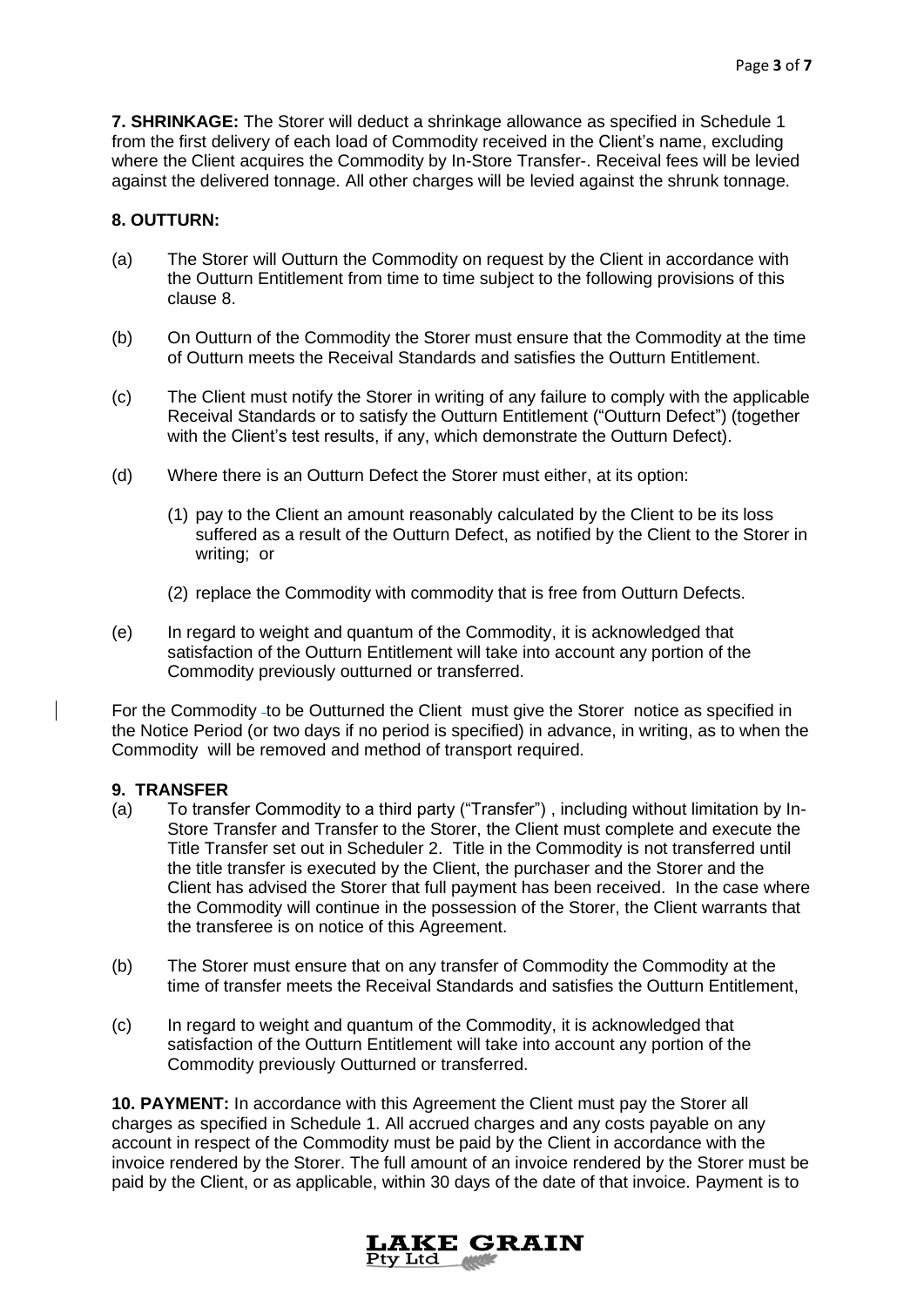be made by telegraphic or bank transfer to the Storer's nominated bank account, free of expense to the Storer.

**11. LEVIES AND TAXES:** Any industry, statutory or government levies which are not included in the Fees shall be adjusted for in any related payments. Where a Goods and Services Tax (GST) is applicable to the storage per this Agreement, subject to the issuing of a valid tax invoice, the Storer will recover from the Client an amount on account of GST, such amount to be calculated by multiplying the price for the supply by the prevailing GST rate.

**12. WEIGHTS AND MEASURES:** The Storer will ensure that all weights are determined by a regularly serviced weigh bridge. Any grain testing and quality testing equipment the Storer uses will be provided at its expense and in line with industry practice.

**13. RECORD KEEPING:** The Storer will maintain and keep complete and accurate records of all commodities stored by it (including the Commodity) and of all actions taken by it in relation to the Commodity. Such records will be sufficient, as a minimum, to identify the amount, location and ownership of any stored commodity, including the joint ownership of any commingled commodity. The Storer will provide the Owner with details of the Commodity on request.

14. **INSOLVENCY:** In the event of insolvency of the Storer, the Client remains the owner of the Commodity. The Client will be entitled to immediate discharge, Outturn or Transfer of the Commodity, on demand, subject to any lien.

**15. LIABILITY:** The Storer acknowledged that nothing in this Agreement limits its obligation under clause 8(b) or clause 10(b) to ensure that the Commodity at the time of Outturn or Transfer, as the case may be, meets the Receival Standards and satisfies the Outturn Entitlement.

**16. INSURANCE:** The Storer is under no obligation to insure the Commodity against loss, damage or destruction. The Client may insure the Commodity on terms acceptable to it in its discretion.

**17. DOMICILE:** This Agreement shall be governed by and shall be construed in accordance with the law of New South Wales.

**18. RULES OF TRADE:** These terms are subject to the Trade Rules of the Grain Trade Australia Limited [GTA] currently in effect, except to the extent the same are in conflict with the terms expressed herein. In the event of any conflict between this Agreement and the Trade Rules, this Agreement will prevail.

**19. ARBITRATION:** Any dispute arising out of this Agreement, including the existence of this Agreement and any question of law arising in connection therewith shall be referred to arbitration in accordance with the Dispute Resolution Rules of GTA in force at the date of this Agreement and of which both parties hereto shall be deemed to be cognizant. Neither party hereto, nor any persons claiming under either of them, shall bring any action or other legal proceedings against the other of them in respect of any such dispute until such dispute shall first have been heard and determined by arbitration in accordance with the Dispute Resolution Rules of GTA, and it is hereby expressly agreed and declared that the obtaining of an award from the arbitrators shall be a condition precedent to the right of either party hereto or of any person claiming under either of them to bring an action or other legal proceedings against the other of them in respect of any such dispute.

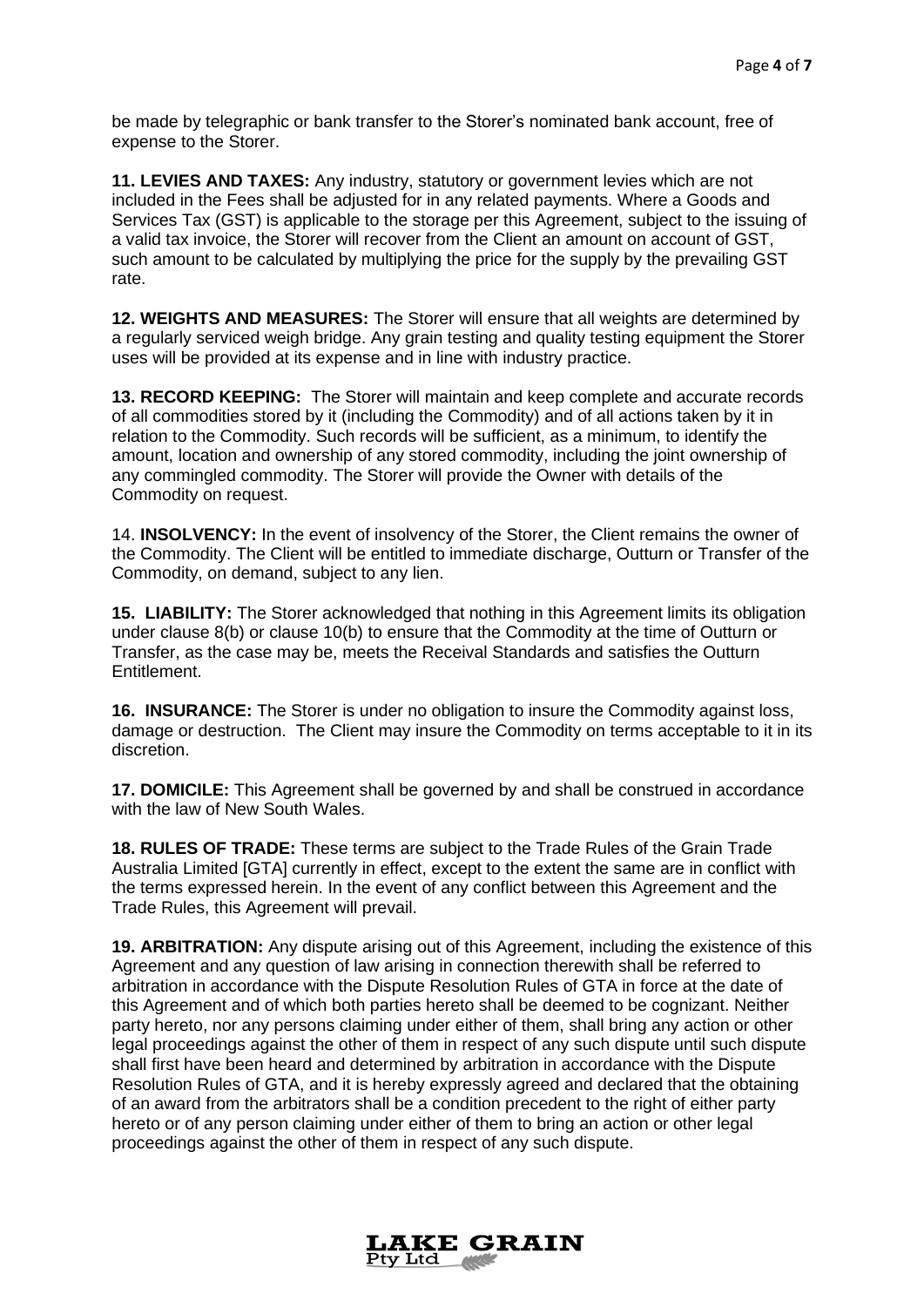### **20. DEFINITIONS AND INTERPRETATION**

### **(a) Definitions**

**Agreement** means this agreement, including each schedule.

**In-Store Transfer** means the transfer of title of a commodity from the Storer to the Client where, prior to such transfer, the commodity is in the possession of the Storer, and, after such transfer, the commodity remains in possession of the Storer under a bailment arrangement.

**Outturn** means the removal of the Commodity from the Storage Site and the loading of the Commodity for transportation by a transport service provider.

**Outturn Defect** has the meaning given to this term in clause 8(b).

**Outturn Entitlement** means the total weight of the Commodity (in tonnes) required to be Outturned by the Storer under this Agreement, being the aggregate weight, type and grade of the Commodity received at the Storage Site as recorded in Schedule 1, subject to allowance for shrinkage in accordance with clause 7.

**Receival Standards** means the Storer's standards for the receival and classification of commodities delivered to the Storage Site as notified by Storer to the Client from time to time.

**Services** means the receival of the Commodity at the Storage Site, the storage and handling of the Commodity and the Outturn of the Commodity.

#### **(b) Interpretation**

- (i) In this Agreement, "receive" and "deliver" (and their etymological deivatives) when used in relation to the Commodity are deemed to include continuation of the Commodity in the possession of the Storer after a transfer of ownership of the Commodity from the Storer to the Client where, prior to such transfer, the Commodity was in the possession of the Storer.
- (ii) Terms not defined in this clause 22 have the meanings given them, or are as described, in Schedule 1.

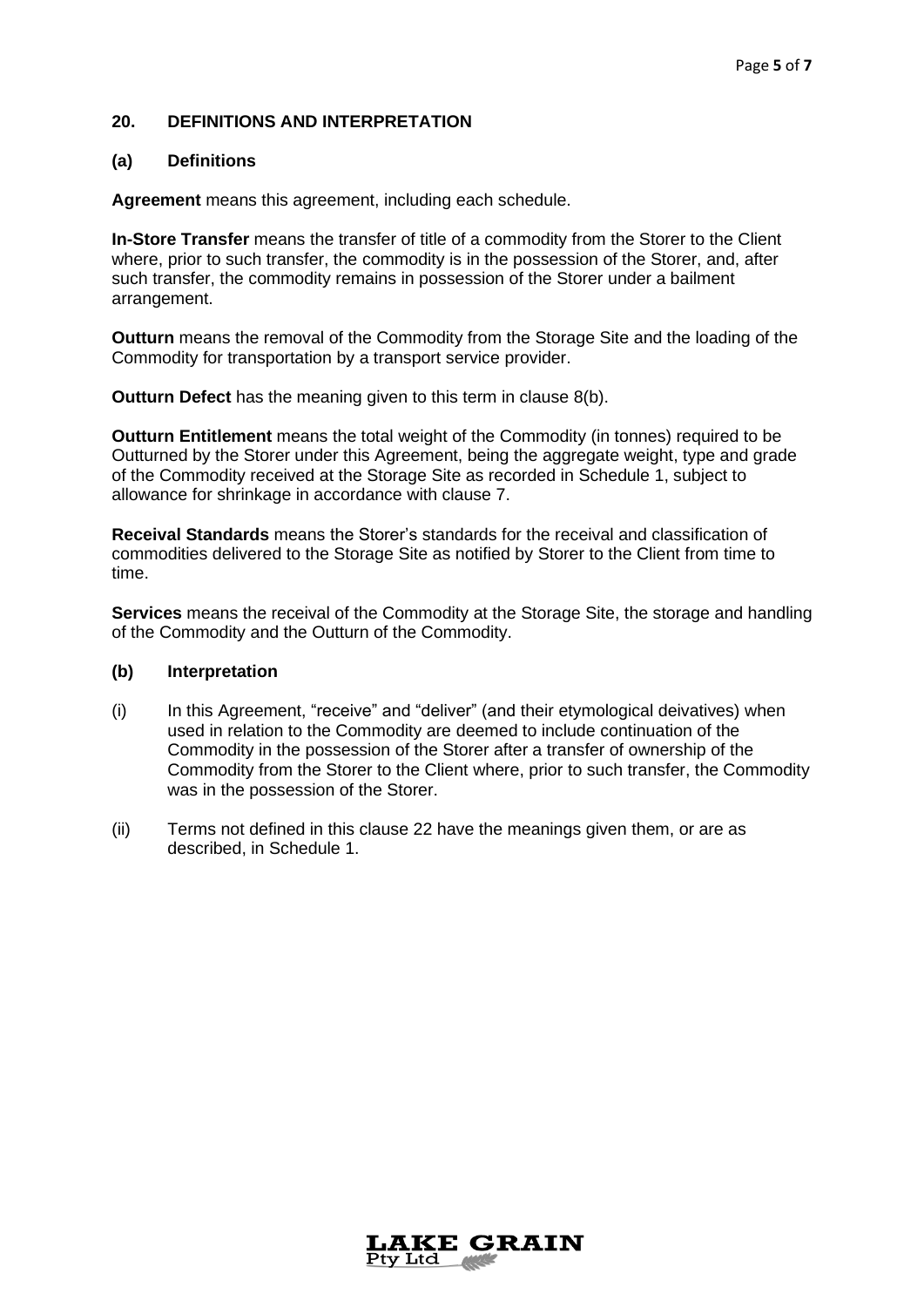| <b>Client Details</b>                                                                                                                                     |                                                                                                                                                                                |                    |  |                                |  |                                |
|-----------------------------------------------------------------------------------------------------------------------------------------------------------|--------------------------------------------------------------------------------------------------------------------------------------------------------------------------------|--------------------|--|--------------------------------|--|--------------------------------|
| NGR:                                                                                                                                                      |                                                                                                                                                                                |                    |  |                                |  |                                |
| Trading Name:<br>Address:                                                                                                                                 |                                                                                                                                                                                |                    |  |                                |  |                                |
| Phone:                                                                                                                                                    |                                                                                                                                                                                |                    |  |                                |  |                                |
| Email:                                                                                                                                                    |                                                                                                                                                                                |                    |  |                                |  |                                |
|                                                                                                                                                           |                                                                                                                                                                                |                    |  |                                |  |                                |
| <b>Storage Term</b>                                                                                                                                       | <b>From (Storage</b><br><b>Commencement Date)</b>                                                                                                                              |                    |  | <b>Until</b>                   |  |                                |
| <b>Nominated facilities</b><br>Min Inturn TPH<br>Min Outturn TPH<br>LAKE GRAIN Pty Ltd of<br>PO BOX 261 Lake Cargelligo, NSW, 2672<br><b>Storage Site</b> |                                                                                                                                                                                |                    |  |                                |  |                                |
| <b>Commingling</b>                                                                                                                                        | Yes                                                                                                                                                                            |                    |  |                                |  |                                |
| <b>Commodity (grain type)</b>                                                                                                                             |                                                                                                                                                                                | Grade/variety      |  |                                |  | <b>Applicable Standard</b>     |
| <b>Allowable</b><br>shrinkage                                                                                                                             | 0.7%                                                                                                                                                                           |                    |  |                                |  |                                |
| <b>Intake Fee/mt</b>                                                                                                                                      |                                                                                                                                                                                | Wheat<br>\$7.54/mt |  | <b>Barley - Feed</b><br>\$7.54 |  | Barley - Food & Malt<br>\$9.67 |
| <b>Outturn Fee/mt</b>                                                                                                                                     | \$6.79                                                                                                                                                                         |                    |  |                                |  |                                |
| <b>Monthly carry</b><br>Fee/mt                                                                                                                            | \$1.65 (including monthly commencement date)                                                                                                                                   |                    |  |                                |  |                                |
| <b>Other</b><br><b>Conditions</b>                                                                                                                         | In signing this agreement, the Client acknowledges that Lake Grain<br>Pty Ltd is a Pesticide and Residue Free (PRF) site. Treated grain will<br>not be accepted into this site |                    |  |                                |  |                                |
|                                                                                                                                                           |                                                                                                                                                                                |                    |  |                                |  |                                |

# **Schedule 1 to the Lake Grain Pty Ltd Storage and Handling Agreement**

## **Signatures**

| Signed on behalf of the Client            | Print name | Date |
|-------------------------------------------|------------|------|
|                                           |            |      |
| Signed on behalf of<br>Lake Grain Pty Ltd | Print name | Date |

Please email (preferred) completed form to [admin@lakegrain.com.au](mailto:admin@lakegrain.com.au) Or Post to Lake Grain, PO Box 261 Lake Cargelligo NSW 2672